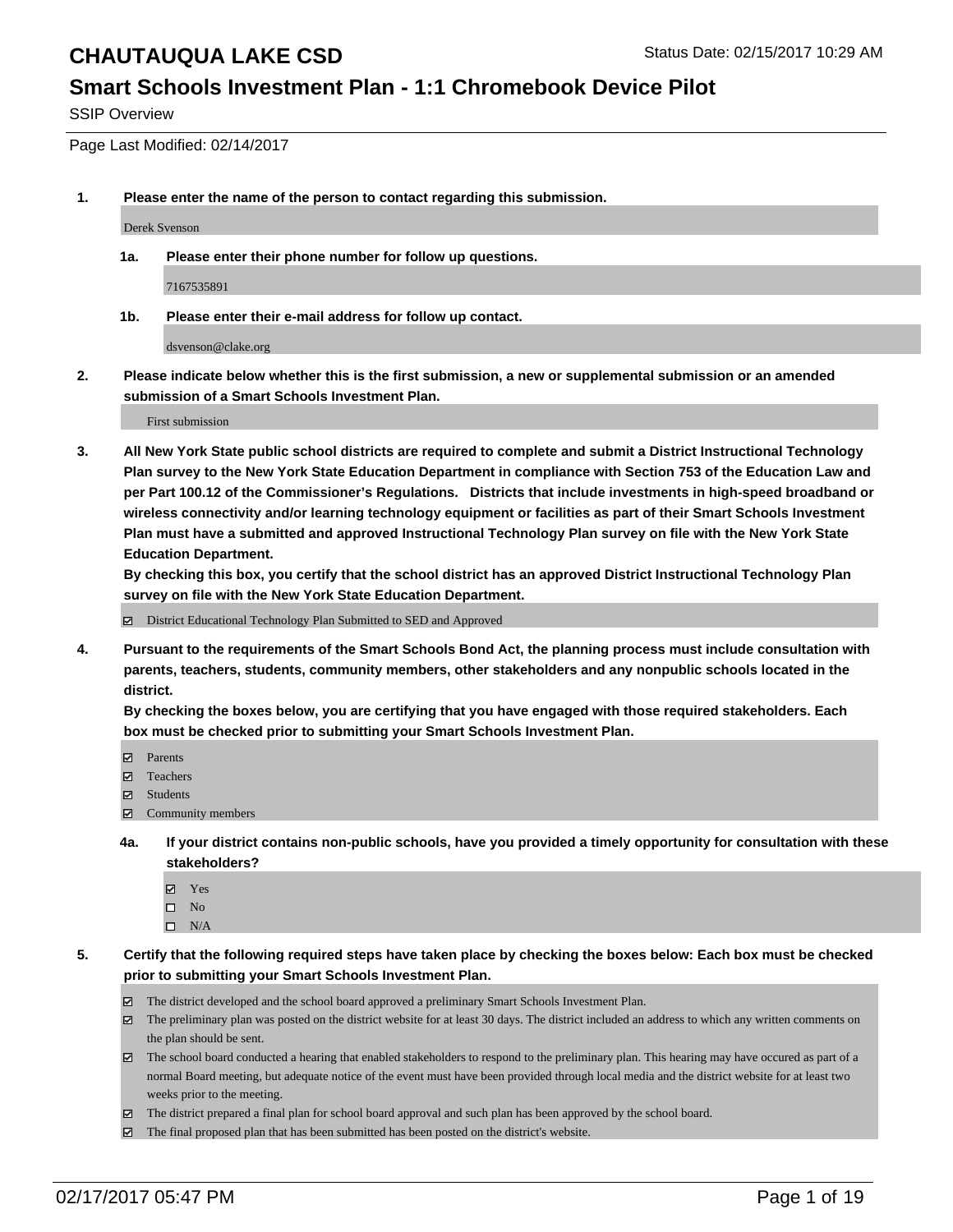### **Smart Schools Investment Plan - 1:1 Chromebook Device Pilot**

SSIP Overview

Page Last Modified: 02/14/2017

**5a. Please upload the proposed Smart Schools Investment Plan (SSIP) that was posted on the district's website, along with any supporting materials. Note that this should be different than your recently submitted Educational Technology Survey. The Final SSIP, as approved by the School Board, should also be posted on the website and remain there during the course of the projects contained therein.**

Memo to SED reviewer about Non.docx SS - 7th Grade Chromebook Purchase Project Proposal.pdf Amish Schools Device Sign Off.pdf

**5b. Enter the webpage address where the final Smart Schools Investment Plan is posted. The Plan should remain posted for the life of the included projects.**

http://www.clake.org/District/News/3467-Technology-Proposals-Input-Invited.html

**6. Please enter an estimate of the total number of students and staff that will benefit from this Smart Schools Investment Plan based on the cumulative projects submitted to date.**

65

**7. An LEA/School District may partner with one or more other LEA/School Districts to form a consortium to pool Smart Schools Bond Act funds for a project that meets all other Smart School Bond Act requirements. Each school district participating in the consortium will need to file an approved Smart Schools Investment Plan for the project and submit a signed Memorandum of Understanding that sets forth the details of the consortium including the roles of each respective district.**

 $\Box$  The district plans to participate in a consortium to partner with other school district(s) to implement a Smart Schools project.

**8. Please enter the name and 6-digit SED Code for each LEA/School District participating in the Consortium.**

| <b>Partner LEA/District</b> | <b>ISED BEDS Code</b> |
|-----------------------------|-----------------------|
| (No Response)               | (No Response)         |

**9. Please upload a signed Memorandum of Understanding with all of the participating Consortium partners.**

(No Response)

**10. Your district's Smart Schools Bond Act Allocation is:**

\$521,122

**11. Enter the budget sub-allocations by category that you are submitting for approval at this time. If you are not budgeting SSBA funds for a category, please enter 0 (zero.) If the value entered is \$0, you will not be required to complete that survey question.**

|                                              | Sub-<br>Allocations |
|----------------------------------------------|---------------------|
| <b>School Connectivity</b>                   |                     |
|                                              | 0                   |
| <b>Connectivity Projects for Communities</b> | 0                   |
| Classroom Technology                         | 25,440              |
| Pre-Kindergarten Classrooms                  | $\Omega$            |
| Replace Transportable Classrooms             |                     |
| <b>High-Tech Security Features</b>           | 0                   |
| Totals:                                      | 25,440              |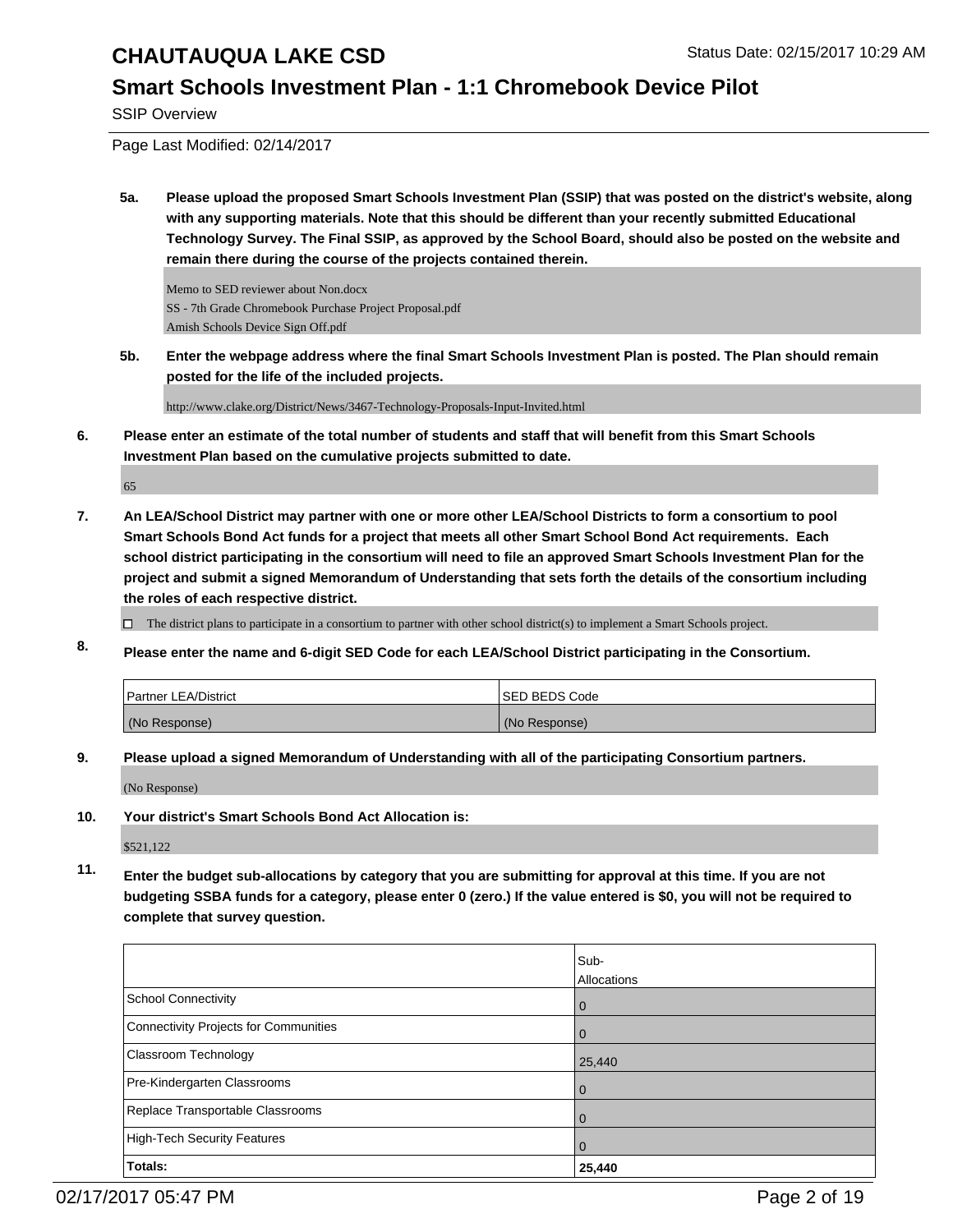#### **Smart Schools Investment Plan - 1:1 Chromebook Device Pilot**

School Connectivity

Page Last Modified: 02/07/2017

- **1. In order for students and faculty to receive the maximum benefit from the technology made available under the Smart Schools Bond Act, their school buildings must possess sufficient connectivity infrastructure to ensure that devices can be used during the school day. Smart Schools Investment Plans must demonstrate that:**
	- **sufficient infrastructure that meets the Federal Communications Commission's 100 Mbps per 1,000 students standard currently exists in the buildings where new devices will be deployed, or**
	- **is a planned use of a portion of Smart Schools Bond Act funds, or**
	- **is under development through another funding source.**

**Smart Schools Bond Act funds used for technology infrastructure or classroom technology investments must increase the number of school buildings that meet or exceed the minimum speed standard of 100 Mbps per 1,000 students and staff within 12 months. This standard may be met on either a contracted 24/7 firm service or a "burstable" capability. If the standard is met under the burstable criteria, it must be:**

**1. Specifically codified in a service contract with a provider, and**

**2. Guaranteed to be available to all students and devices as needed, particularly during periods of high demand, such as computer-based testing (CBT) periods.**

**Please describe how your district already meets or is planning to meet this standard within 12 months of plan submission.**

The district currently meets this standard of 100 Mbps per 1,000 students and staff. We are also planning to upgrade network switches and wireless systems the summer of 2017 in a building project so speeds and throughput will be even faster. Our current and future services run through Erie 1 BOCES in West Seneca, NY.

- **1a. If a district believes that it will be impossible to meet this standard within 12 months, it may apply for a waiver of this requirement, as described on the Smart Schools website. The waiver must be filed and approved by SED prior to submitting this survey.**
	- □ By checking this box, you are certifying that the school district has an approved waiver of this requirement on file with the New York State Education Department.
- **2. Connectivity Speed Calculator (Required)**

|                         | Number of<br>Students | Multiply by<br>100 Kbps | lto Convert to<br>Required<br>Speed in Mb | Divide by 1000 Current Speed Expected<br>lin Mb | Speed to be<br>Attained Within   Required<br>12 Months | Expected Date<br><b>When</b><br>Speed Will be<br>Met |
|-------------------------|-----------------------|-------------------------|-------------------------------------------|-------------------------------------------------|--------------------------------------------------------|------------------------------------------------------|
| <b>Calculated Speed</b> | 841                   | 84.100                  | 84.1                                      | 1000                                            | 10000                                                  | 8/30/2017                                            |

#### **3. Describe how you intend to use Smart Schools Bond Act funds for high-speed broadband and/or wireless connectivity projects in school buildings.**

(No Response)

**4. Describe the linkage between the district's District Instructional Technology Plan and the proposed projects. (There should be a link between your response to this question and your response to Question 1 in Part E. Curriculum and Instruction "What are the district's plans to use digital connectivity and technology to improve teaching and learning?)**

(No Response)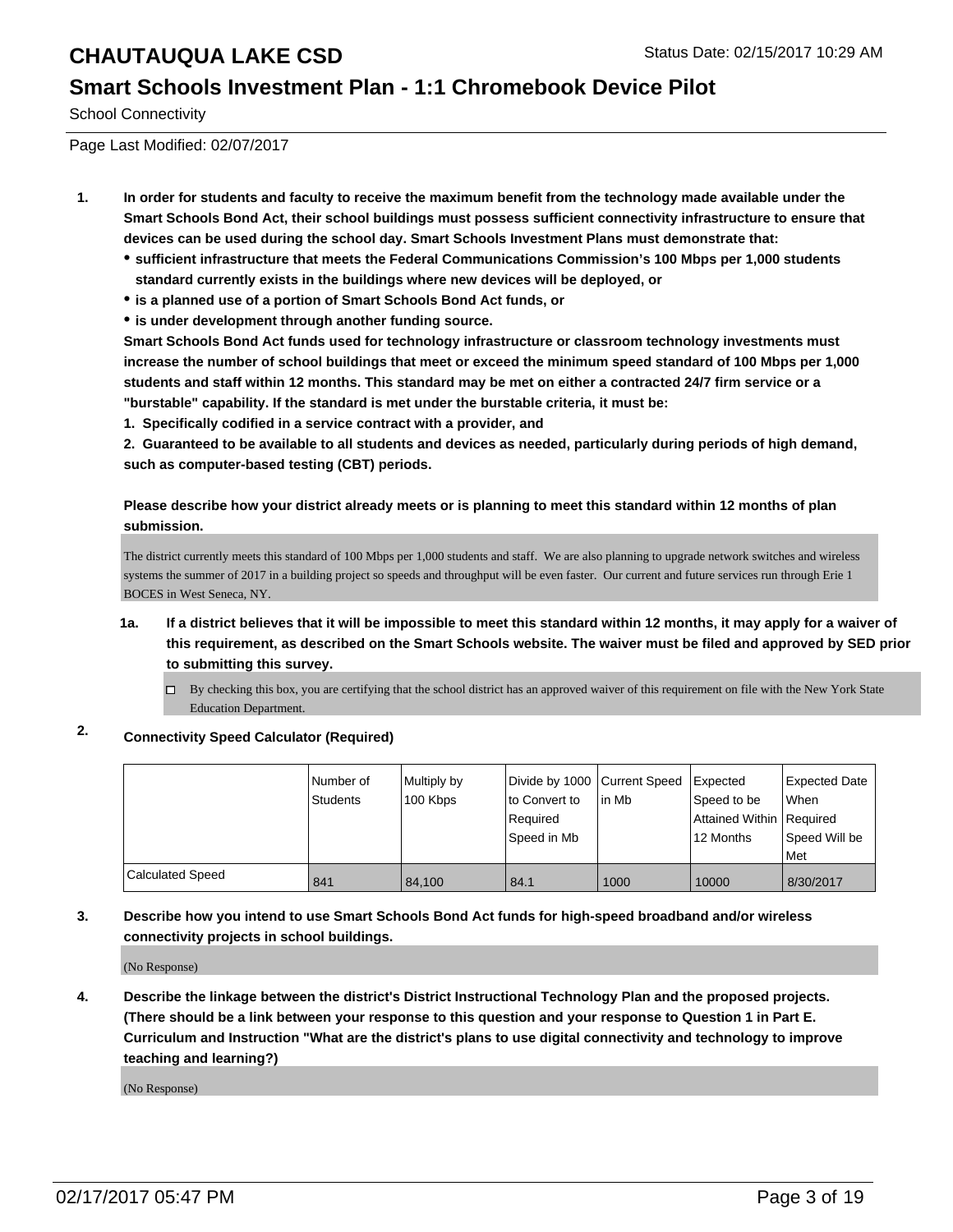## **Smart Schools Investment Plan - 1:1 Chromebook Device Pilot**

School Connectivity

Page Last Modified: 02/07/2017

**5. If the district wishes to have students and staff access the Internet from wireless devices within the school building, or in close proximity to it, it must first ensure that it has a robust Wi-Fi network in place that has sufficient bandwidth to meet user demand.**

**Please describe how you have quantified this demand and how you plan to meet this demand.**

(No Response)

**6. As indicated on Page 5 of the guidance, the Office of Facilities Planning will have to conduct a preliminary review of all capital projects, including connectivity projects.**

**Please indicate on a separate row each project number given to you by the Office of Facilities Planning.**

| Project Number |  |
|----------------|--|
|                |  |
| (No Response)  |  |

**7. Certain high-tech security and connectivity infrastructure projects may be eligible for an expedited review process as determined by the Office of Facilities Planning.**

**Was your project deemed eligible for streamlined review?**

(No Response)

**8. Include the name and license number of the architect or engineer of record.**

| <b>Name</b>   | License Number |
|---------------|----------------|
| (No Response) | (No Response)  |

**9. If you are submitting an allocation for School Connectivity complete this table.**

**Note that the calculated Total at the bottom of the table must equal the Total allocation for this category that you entered in the SSIP Overview overall budget.** 

|                                            | Sub-              |
|--------------------------------------------|-------------------|
|                                            | <b>Allocation</b> |
| Network/Access Costs                       | (No Response)     |
| <b>Outside Plant Costs</b>                 | (No Response)     |
| School Internal Connections and Components | (No Response)     |
| <b>Professional Services</b>               | (No Response)     |
| Testing                                    | (No Response)     |
| <b>Other Upfront Costs</b>                 | (No Response)     |
| <b>Other Costs</b>                         | (No Response)     |
| Totals:                                    | 0                 |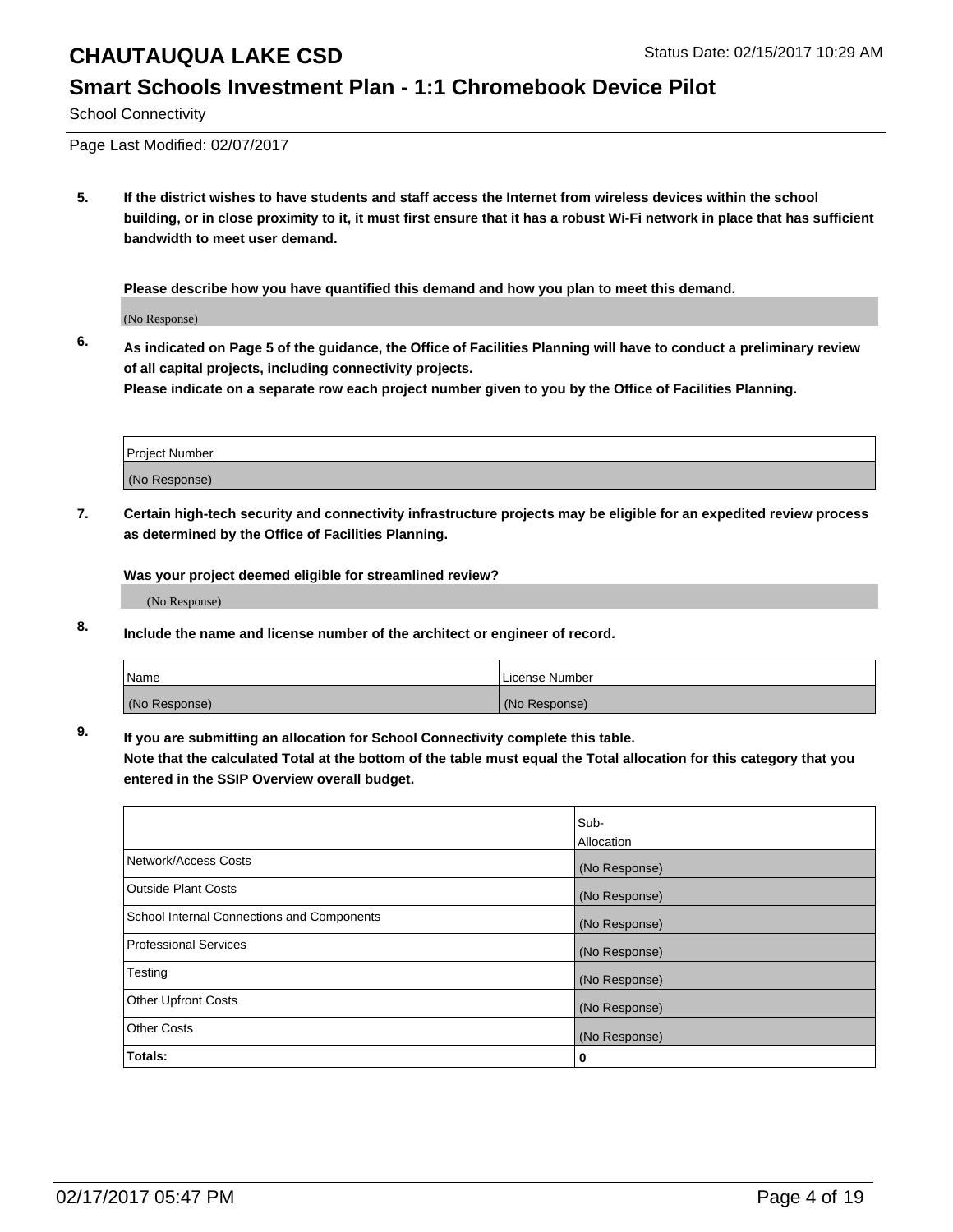## **Smart Schools Investment Plan - 1:1 Chromebook Device Pilot**

School Connectivity

Page Last Modified: 02/07/2017

**10. Please detail the type, quantity, per unit cost and total cost of the eligible items under each sub-category. This is especially important for any expenditures listed under the "Other" category. All expenditures must be eligible for tax-exempt financing to be reimbursed through the SSBA. Sufficient detail must be provided so that we can verify this is the case. If you have any questions, please contact us directly through smartschools@nysed.gov. NOTE: Wireless Access Points should be included in this category, not under Classroom Educational Technology, except those that will be loaned/purchased for nonpublic schools. Add rows under each sub-category for additional items, as needed.**

| Select the allowable expenditure | Item to be purchased | <b>Quantity</b> | Cost per Item | <b>Total Cost</b> |
|----------------------------------|----------------------|-----------------|---------------|-------------------|
| type.                            |                      |                 |               |                   |
| Repeat to add another item under |                      |                 |               |                   |
| each type.                       |                      |                 |               |                   |
| (No Response)                    | (No Response)        | (No Response)   | (No Response) | (No Response)     |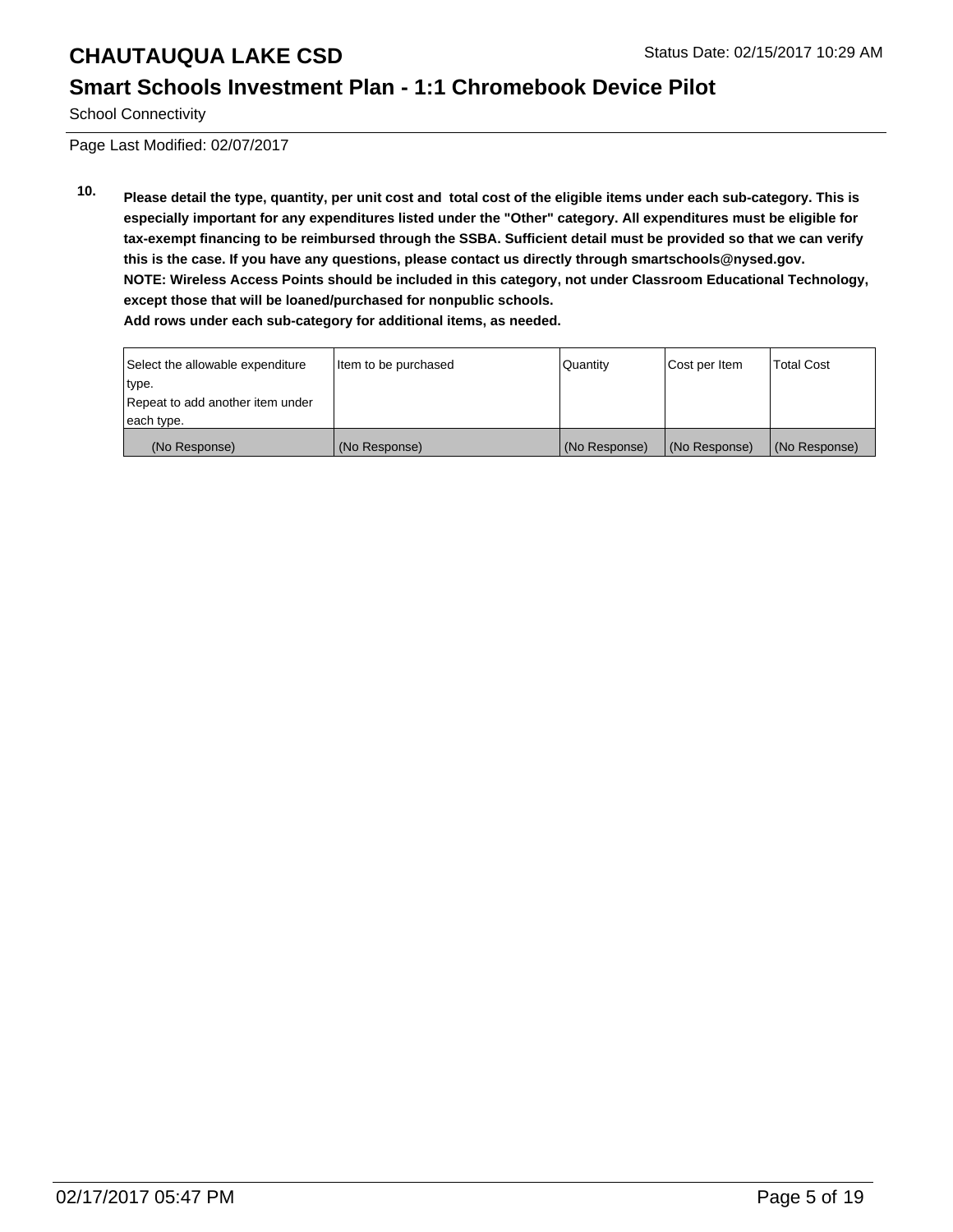#### **Smart Schools Investment Plan - 1:1 Chromebook Device Pilot**

Community Connectivity (Broadband and Wireless)

Page Last Modified: 02/07/2017

**1. Describe how you intend to use Smart Schools Bond Act funds for high-speed broadband and/or wireless connectivity projects in the community.**

(No Response)

**2. Please describe how the proposed project(s) will promote student achievement and increase student and/or staff access to the Internet in a manner that enhances student learning and/or instruction outside of the school day and/or school building.**

(No Response)

**3. Community connectivity projects must comply with all the necessary local building codes and regulations (building and related permits are not required prior to plan submission).**

 $\Box$  I certify that we will comply with all the necessary local building codes and regulations.

**4. Please describe the physical location of the proposed investment.**

(No Response)

**5. Please provide the initial list of partners participating in the Community Connectivity Broadband Project, along with their Federal Tax Identification (Employer Identification) number.**

| <b>Project Partners</b> | <b>IFederal ID#</b> |
|-------------------------|---------------------|
| (No Response)           | (No Response)       |

**6. If you are submitting an allocation for Community Connectivity, complete this table. Note that the calculated Total at the bottom of the table must equal the Total allocation for this category that you entered in the SSIP Overview overall budget.**

|                                    | Sub-Allocation |
|------------------------------------|----------------|
| Network/Access Costs               | (No Response)  |
| <b>Outside Plant Costs</b>         | (No Response)  |
| <b>Tower Costs</b>                 | (No Response)  |
| <b>Customer Premises Equipment</b> | (No Response)  |
| <b>Professional Services</b>       | (No Response)  |
| Testing                            | (No Response)  |
| <b>Other Upfront Costs</b>         | (No Response)  |
| <b>Other Costs</b>                 | (No Response)  |
| Totals:                            | 0              |

**7. Please detail the type, quantity, per unit cost and total cost of the eligible items under each sub-category. This is especially important for any expenditures listed under the "Other" category. All expenditures must be capital-bond eligible to be reimbursed through the SSBA. If you have any questions, please contact us directly through smartschools@nysed.gov.**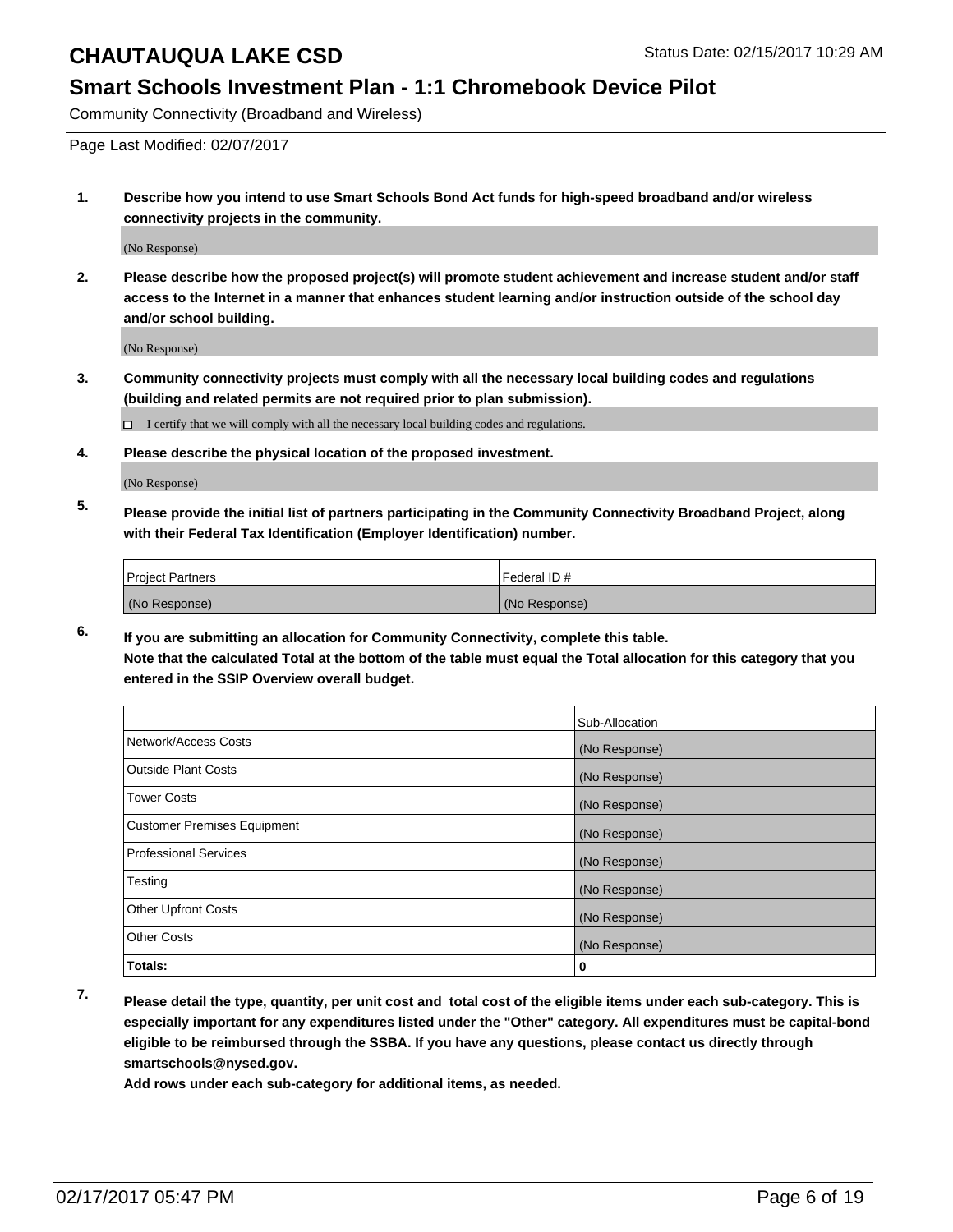## **Smart Schools Investment Plan - 1:1 Chromebook Device Pilot**

Community Connectivity (Broadband and Wireless)

Page Last Modified: 02/07/2017

| Select the allowable expenditure | Item to be purchased | Quantity      | Cost per Item | Total Cost    |
|----------------------------------|----------------------|---------------|---------------|---------------|
| type.                            |                      |               |               |               |
| Repeat to add another item under |                      |               |               |               |
| each type.                       |                      |               |               |               |
| (No Response)                    | (No Response)        | (No Response) | (No Response) | (No Response) |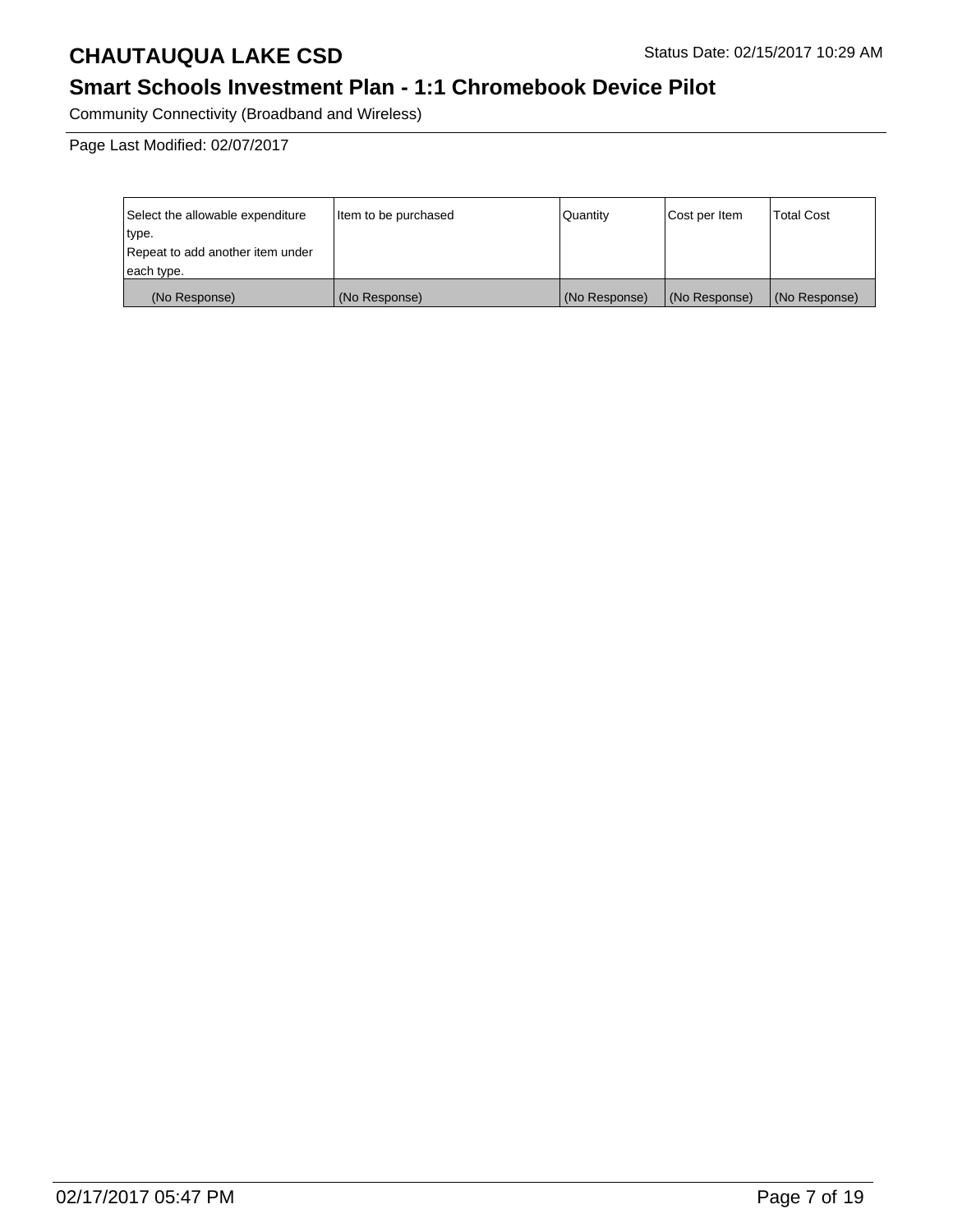#### **Smart Schools Investment Plan - 1:1 Chromebook Device Pilot**

Classroom Learning Technology

Page Last Modified: 02/07/2017

**1. In order for students and faculty to receive the maximum benefit from the technology made available under the Smart Schools Bond Act, their school buildings must possess sufficient connectivity infrastructure to ensure that devices can be used during the school day. Smart Schools Investment Plans must demonstrate that sufficient infrastructure that meets the Federal Communications Commission's 100 Mbps per 1,000 students standard currently exists in the buildings where new devices will be deployed, or is a planned use of a portion of Smart Schools Bond Act funds, or is under development through another funding source.**

**Smart Schools Bond Act funds used for technology infrastructure or classroom technology investments must increase the number of school buildings that meet or exceed the minimum speed standard of 100 Mbps per 1,000 students and staff within 12 months. This standard may be met on either a contracted 24/7 firm service or a "burstable" capability. If the standard is met under the burstable criteria, it must be:**

**1. Specifically codified in a service contract with a provider, and**

**2. Guaranteed to be available to all students and devices as needed, particularly during periods of high demand, such as computer-based testing (CBT) periods.**

**Please describe how your district already meets or is planning to meet this standard within 12 months of plan submission.**

Chautauqua Lake is currently part of the Erie 1 broadband network service and maintains that service each year to provide fast through-put to the internet and to other districts on the BOCES local area network. Internally our network switches are all 1,000 MPS to each computer connected with a network cable. Wireless access is throughout the entire building and provides an average speed of 50 mps or greater to each student or device connected to a wireless access point. Chautauqua Lake is also continuing to move forward with upgrading existing network and wireless equipment over June, July and August of 2017 through a building project. Network switches will continue to provide 1 gps to connected Ethernet cables and wireless access point will be expanded to at least one access point per classroom or learning area. This will enhance speed even further and allow for speeds of 100 or more mps to each device connected to a wireless access point.

- **1a. If a district believes that it will be impossible to meet this standard within 12 months, it may apply for a waiver of this requirement, as described on the Smart Schools website. The waiver must be filed and approved by SED prior to submitting this survey.**
	- $\Box$  By checking this box, you are certifying that the school district has an approved waiver of this requirement on file with the New York State Education Department.

### **2. Connectivity Speed Calculator (Required)**

|                  | l Number of<br>Students | Multiply by<br>100 Kbps | Divide by 1000 Current Speed<br>lto Convert to<br>Required<br>Speed in Mb | lin Mb | Expected<br>Speed to be<br>Attained Within Required<br>12 Months | <b>Expected Date</b><br><b>When</b><br>Speed Will be<br><b>Met</b> |
|------------------|-------------------------|-------------------------|---------------------------------------------------------------------------|--------|------------------------------------------------------------------|--------------------------------------------------------------------|
| Calculated Speed | 841                     | 84.100                  | 84.1                                                                      | 1000   | 10000                                                            | 8/30/2017                                                          |

**3. If the district wishes to have students and staff access the Internet from wireless devices within the school building, or in close proximity to it, it must first ensure that it has a robust Wi-Fi network in place that has sufficient bandwidth to meet user demand.**

**Please describe how you have quantified this demand and how you plan to meet this demand.**

Current wireless access is throughout the entire building and provides an average speed of 50 mps or greater to each student or device connected to a wireless access point. In areas with concentrated mobile devices we have installed extra access point to handle the traffic. The current proposed plan is to purchase mobile devices for only one grade level at our Secondary school so dense wireless coverage will not be necessary until we roll out a larger 1:1 mobile device plan. Chautauqua Lake is also continuing to move forward with upgrading existing network and wireless equipment over June, July and August of 2017 through a building project. Network switches will continue to provide 1 gps to connected Ethernet cables and wireless access point will be expanded to at least one access point per classroom or learning area. This will enhance speed even further and allow for speeds of 100 or more mps to each device connected to a wireless access point.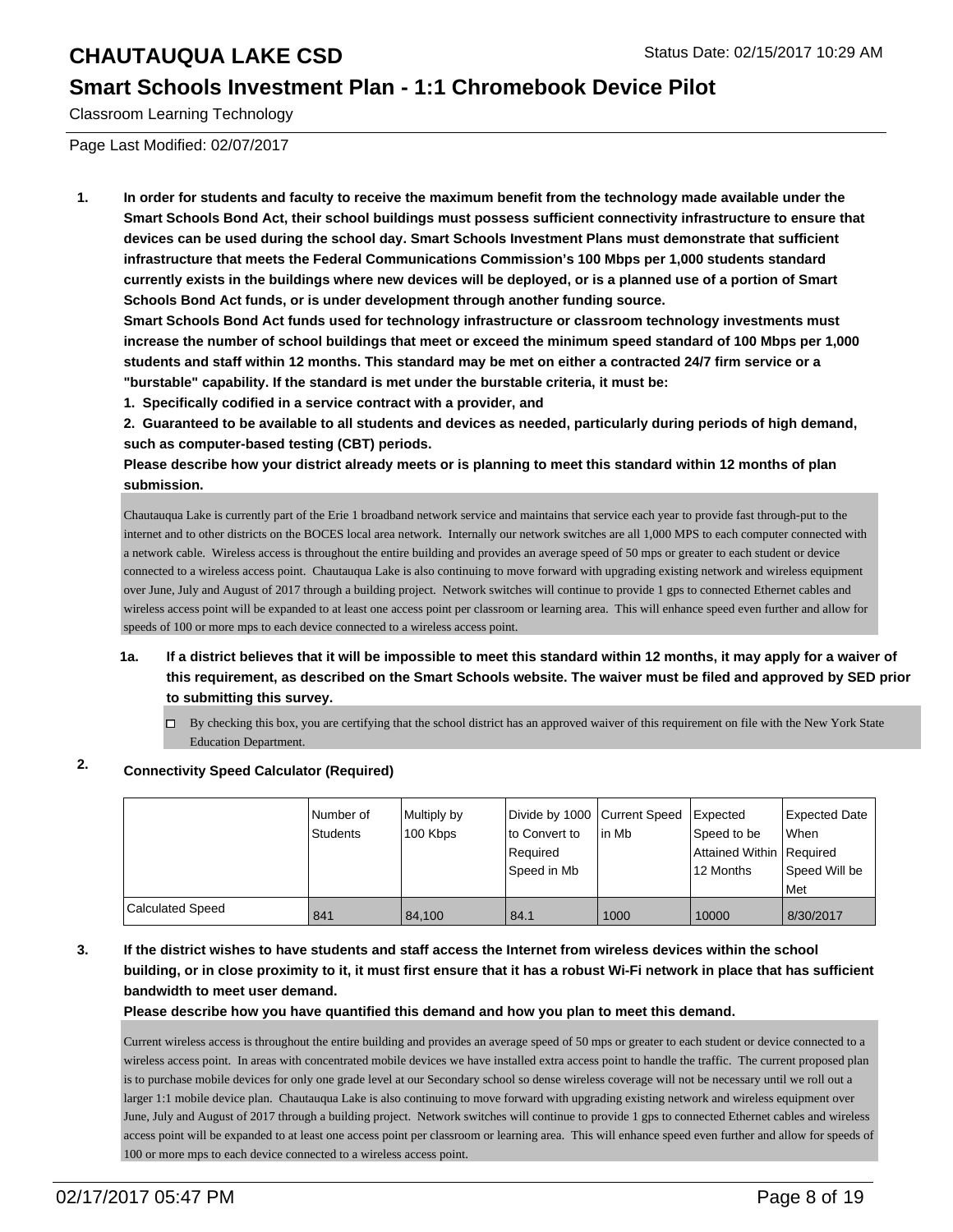### **Smart Schools Investment Plan - 1:1 Chromebook Device Pilot**

Classroom Learning Technology

Page Last Modified: 02/07/2017

**4. All New York State public school districts are required to complete and submit an Instructional Technology Plan survey to the New York State Education Department in compliance with Section 753 of the Education Law and per Part 100.12 of the Commissioner's Regulations.**

**Districts that include educational technology purchases as part of their Smart Schools Investment Plan must have a submitted and approved Instructional Technology Plan survey on file with the New York State Education Department.**

- By checking this box, you are certifying that the school district has an approved Instructional Technology Plan survey on file with the New York State Education Department.
- **5. Describe the devices you intend to purchase and their compatibility with existing or planned platforms or systems. Specifically address the adequacy of each facility's electrical, HVAC and other infrastructure necessary to install and support the operation of the planned technology.**

For this project we are planning to purchase around 80 mobile device laptops, specifically Chromebook laptops from Dell. This will provide every 7th grade student a laptop device to use in their classes during the school day and also with after school help. A cart will also be purchased to store and charge the devices at school as the current plan is for those laptops to stay at school for this pilot so that we may better plan when students do begin to bring them home. Electrical needs should be met by existing infrastructure, the charging carts are designed to be used on regular 120 Volt outlets and cycle the charging of devices automatically so as not to overload the existing circuit. Each cart will be plugged into a storage area with plenty of clean or filtered power outlets to use. Our building was constructed in 1999 and has modern HVAC systems to maintain a constant temperature in the classrooms. We do not foresee any issues with excessive heat generation from the charging cart or the actual laptops. We currently have similar Chromebook carts plugged into similar locations around the district and do not see any issues with power or heat generation from the carts or charging process.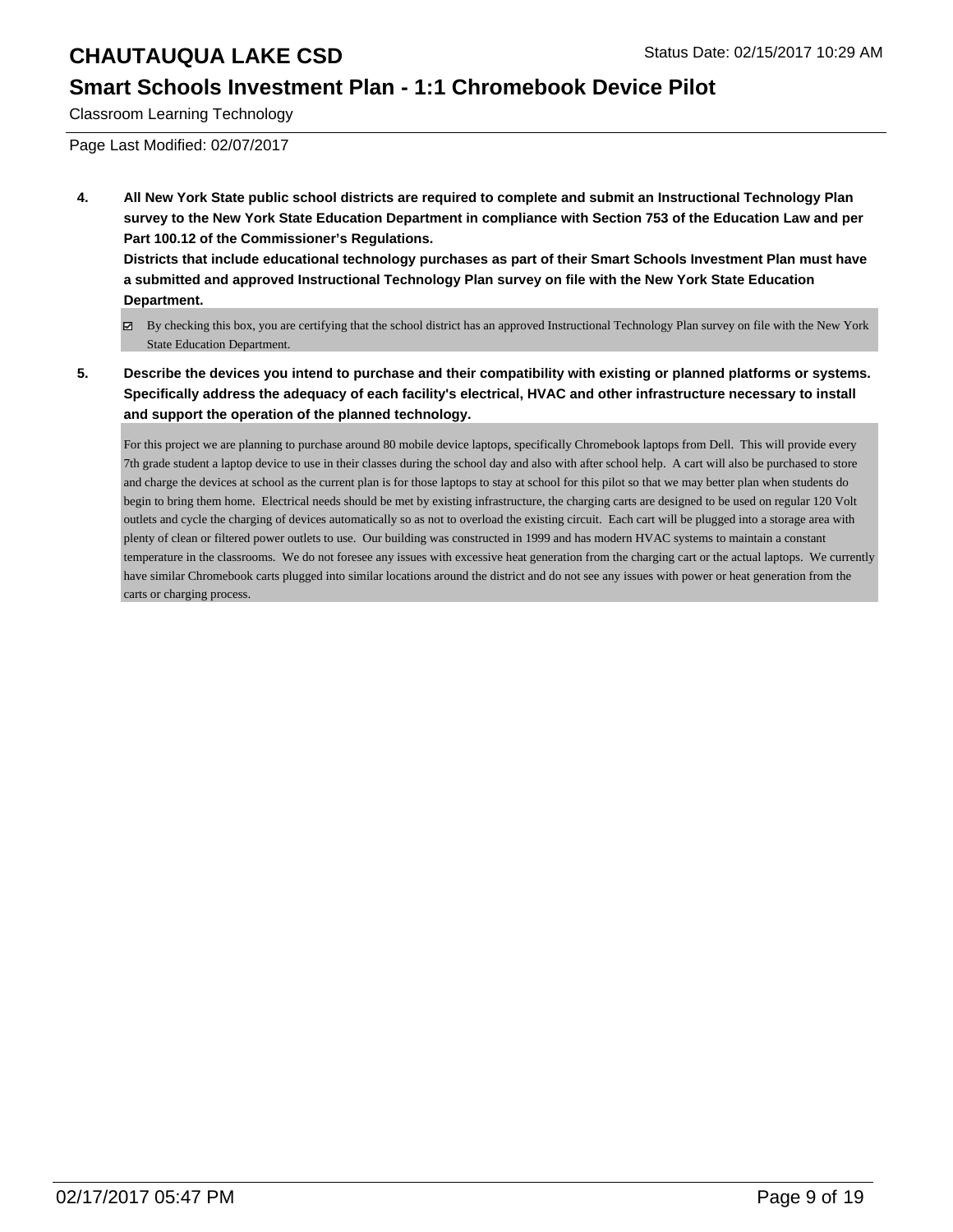#### **Smart Schools Investment Plan - 1:1 Chromebook Device Pilot**

Classroom Learning Technology

Page Last Modified: 02/07/2017

- **6. Describe how the proposed technology purchases will:**
	- **> enhance differentiated instruction;**
	- **> expand student learning inside and outside the classroom;**
	- **> benefit students with disabilities and English language learners; and**
	- **> contribute to the reduction of other learning gaps that have been identified within the district.**

**The expectation is that districts will place a priority on addressing the needs of students who struggle to succeed in a rigorous curriculum. Responses in this section should specifically address this concern and align with the district's Instructional Technology Plan (in particular Question 2 of E. Curriculum and Instruction: "Does the district's instructional technology plan address the needs of students with disabilities to ensure equitable access to instruction, materials and assessments?" and Question 3 of the same section: "Does the district's instructional technology plan address the provision of assistive technology specifically for students with disabilities to ensure access to and participation in the general curriculum?"**

There are many examples in each category but we attempted to list a few for each, having one device per student allows for options when it comes to the following categories:

**Differentiated Instruction:** Students who lack skills in particular areas could work on tutorials offered through various apps and programs for review and re-teaching of concept areas. Example: students who need additional review may spend time on test day reviewing with a specific teacher led technology application while others who are ready, begin the test- at the end of the test session those who did not require review may use technology to complete an enrichment activity while the other students are finishing their test. Students who enjoy working on Castle Learning or other software learning applications could choose between a Castle Learning assignment or paper / book work assignment. This offer in choice is also a form of differentiated instruction. Additionally, in the Integrated Co-Taught sections, teachers could differentiate entire class instruction by using technology and teaching groups of students based on their level of need. Example: English class students may be working in one group on one assignment while others in the second group are ready to move on with another teacher to work on finding their evidence and completing their graphic organizers.

**Expansion of Student Learning**- Teachers like to assign research projects and in working on such a project individualized independent learning occurs using technology. Students are able to research a topic independently and the expansion of what they are able to learn and discover increases if the project is individualized using technology rather than a group project with limited technology. Also, the benefit of providing students with access to a great deal of learning tools and programming available to teachers and students online. Additionally, connections to other cultures and experiences through cross culture and virtual learning opportunities available through a mired of teaching resources. Foreign language and social studies classes availability of virtual tours of historical sites, artifacts, etc.

**Benefit for Students with Learning Disabilities and ELL Learners-** Beyond the benefit of word processing for students with writing difficulties, individualized technology provides apps and programs that may be geared toward specific reading or writing remediation and accommodations. Word prediction programs and application such as Co-Writer Universal offer students the ability to dictate their writing and listen to it being read back in order to write short responses and essays. Students with reading difficulties can individually access programs such as Snap Type Pro to take pictures of their worksheets and then word process their answers. Also for reading difficulties or ELL students accounts with Book share and Read2Go are accessible and available on an individualized basis for all students in the classroom. The math capabilities include programs that offer tutorials on solving math problems. Example: Students solving radical problems get an additional individualized re-teaching through programs such as math help.com or youtube.com. These tutorial programs can be utilized by students to reteach concepts that require additional instruction and they provide an independent learning opportunity.

**Reduction of Learning Gaps in District-** Additional opportunities for response to intervention implementation. Through data driven instruction, student need areas can be addressed through technology. This in turn results in better performance on state testing. Through the response to intervention teaching, weak areas are identified and the technology provides individualized or group re-teaching and remediation to address the specific need area and therefore improves the overall gap in learning. Individualized technology may also be used within a PBIS program to motivate reluctant learners who need additional motivational strategies beyond the typical strategies provided in the classroom setting. This in turn results in addressing a learning gap demonstrated by state testing data.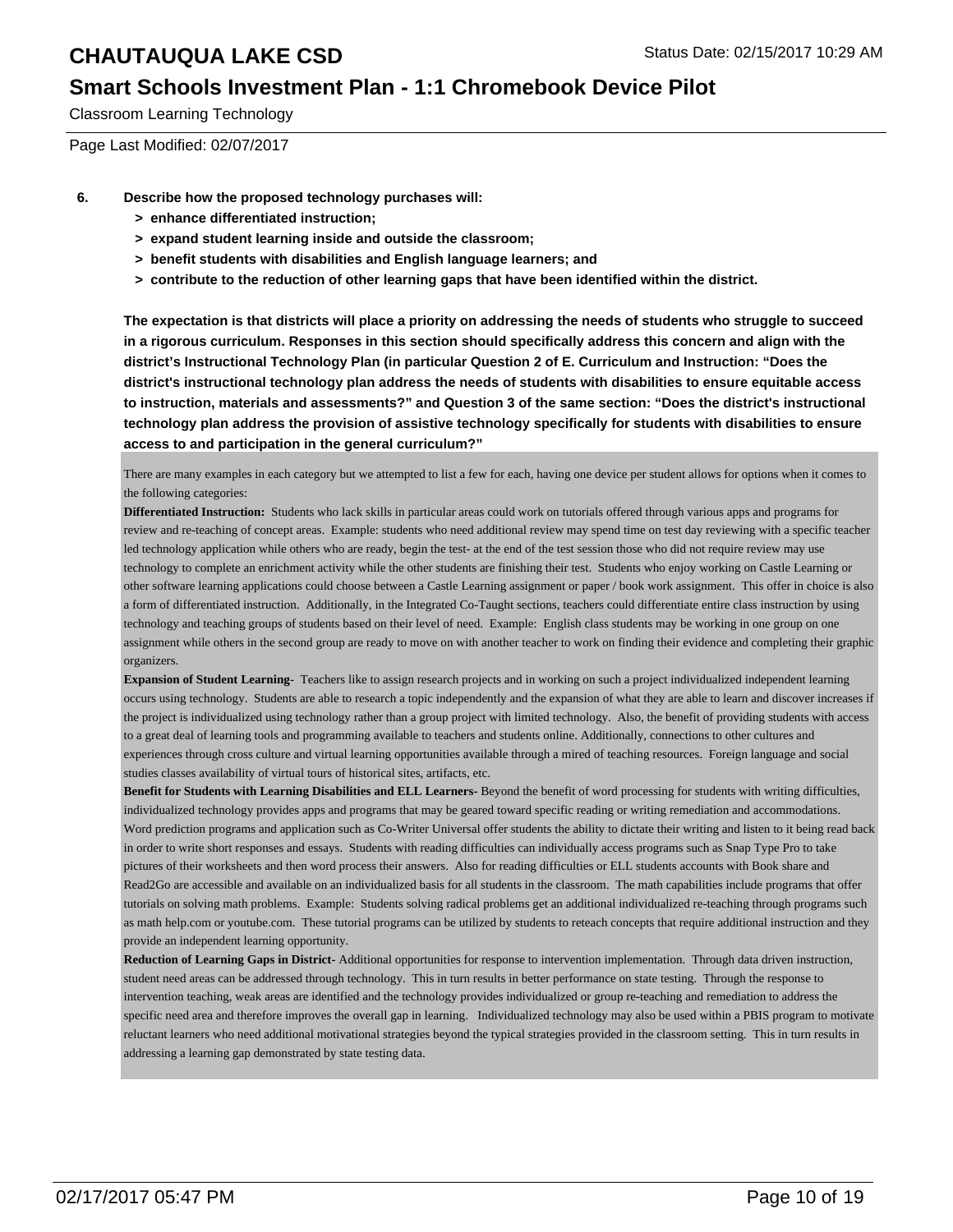#### **Smart Schools Investment Plan - 1:1 Chromebook Device Pilot**

Classroom Learning Technology

Page Last Modified: 02/07/2017

**7. Where appropriate, describe how the proposed technology purchases will enhance ongoing communication with parents and other stakeholders and help the district facilitate technology-based regional partnerships, including distance learning and other efforts.**

Chautauqua Lake Central School district has been a GAFE (Google Apps for Education) school since 2010 and has been enhancing our professional development to provide training with Google systems. Google, by design, is designed to collaborate and teachers are collaborating with students on a daily basis through the GAFE systems. Parents have always been invited to see what their students are doing at school through the Google systems because those files, documents, assignments can be shared within and without the school domain to further enhance that collaboration. The problem we have right now is that our district has plenty of Google users but not enough devices for teachers to use in each class with students. Some departments have Chromebooks carts and there is intense usage for some teachers in those departments which means everything they are doing with Google applications is all online and paperless to this point. Being paperless and having everything in an online system allows for the ability to setup sharing and include parents in the educational process. The more devices we can get for students the more teachers will be able to go paperless in their classrooms and engage more parents across more subject areas.

**8. Describe the district's plan to provide professional development to ensure that administrators, teachers and staff can employ the technology purchased to enhance instruction successfully.**

**Note: This response should be aligned and expanded upon in accordance with your district's response to Question 1 of F. Professional Development of your Instructional Technology Plan: "Please provide a summary of professional development offered to teachers and staff, for the time period covered by this plan, to support technology to enhance teaching and learning. Please include topics, audience and method of delivery within your summary."**

Professional development at CLCS will be provided to Administrators, teachers and other relevant faculty and staff in a variety of formats including small and large group presenter-led sessions, on-line learning platforms, webinars and one-to-one support. Professional development will be provided to support DIstrict adopted student management platforms (ie. Google Classroom, PowerSchool), instructional applications (ie. Castle Learning, STAR), instructional tools (ie. SmartBoard, iPads, Chrome books) and instructional methods to support the use of technology to foster 21st century learning practices in the classroom.

In this current school year we are utilizing Staff Development days, after school training sessions, summer training classes, one on one PD with teachers who request additional assistance and also utilize Erie 1 BOCES CSLO technology training days to have trainers come to the district and run classes on various systems. Attempts are made to not remove teachers from the classrooms during the normal school day but some PD can occur during the school day as well if properly planned out.Just this summer we held two days of training with a BOCES CSLO trainer on Google Classroom and Drive for the 7th and 8th grade teachers. PD will be offered and provided for everyone but focused on those teachers and grade levels who will be getting students with the new Chromebooks. Next year 8th grade will have students with one to one devices so we are focusing more PD on those teachers this year. The following years will be focused on grades 9 to 12 teachers.

- **9. Districts must contact the SUNY/CUNY teacher preparation program that supplies the largest number of the district's new teachers to request advice on innovative uses and best practices at the intersection of pedagogy and educational technology.**
	- $\boxtimes$  By checking this box, you certify that you have contacted the SUNY/CUNY teacher preparation program that supplies the largest number of your new teachers to request advice on these issues.

#### **9a. Please enter the name of the SUNY or CUNY Institution that you contacted.**

SUNY Fredonia

**9b. Enter the primary Institution phone number.**

716-673-3311

**9c. Enter the name of the contact person with whom you consulted and/or will be collaborating with on innovative uses of technology and best practices.**

Chris Givner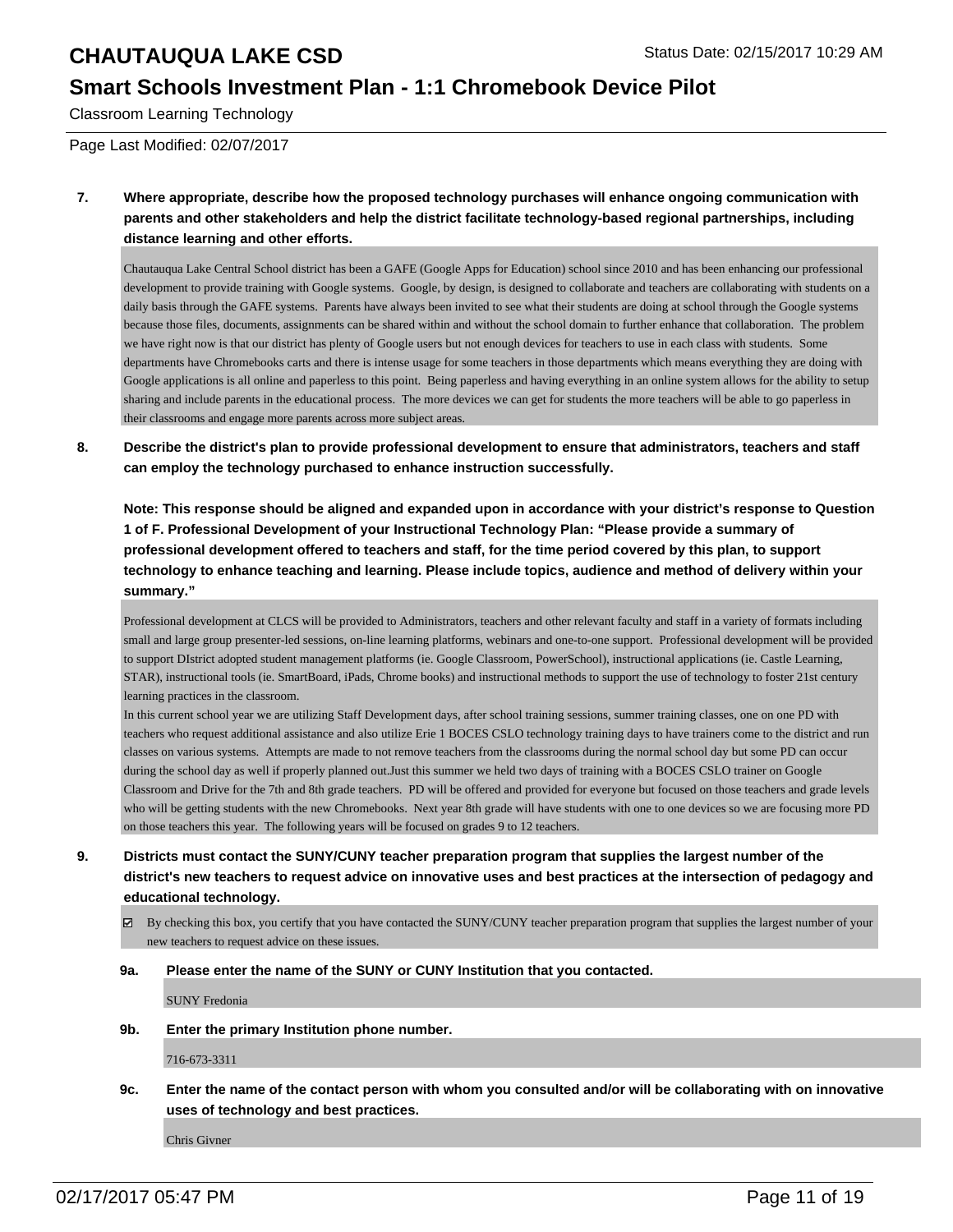### **Smart Schools Investment Plan - 1:1 Chromebook Device Pilot**

Classroom Learning Technology

Page Last Modified: 02/07/2017

**10. A district whose Smart Schools Investment Plan proposes the purchase of technology devices and other hardware must account for nonpublic schools in the district.**

**Are there nonpublic schools within your school district?**

Yes

 $\hfill \square$  No

**10a. Describe your plan to loan purchased hardware to nonpublic schools within your district. The plan should use your district's nonpublic per-student loan amount calculated below, within the framework of the guidance. Please enter the date by which nonpublic schools must request classroom technology items. Also, specify in your response the devices that the nonpublic schools have requested, as well as in the in the Budget and the Expenditure Table at the end of the page.**

Currently there is no plan to loan computer or technology devices to the non-public schools in our district. The non-public schools in our district are Amish schools and their religious beliefs forbid them to use these types of devices in general. We have contacted them about our plan for mobile devices and they declined to be involved and are not interested in using / borrowing technology for their schools. We submitted a sign off form in the application stating that they have no interest in any technology we have to offer though the Smart Schools program. We have no other non-public schools in our district.

**10b. A final Smart Schools Investment Plan cannot be approved until school authorities have adopted regulations specifying the date by which requests from nonpublic schools for the purchase and loan of Smart Schools Bond Act classroom technology must be received by the district.**

 $\boxtimes$  By checking this box, you certify that you have such a plan and associated regulations in place that have been made public.

#### **11. Nonpublic Classroom Technology Loan Calculator**

**The Smart Schools Bond Act provides that any Classroom Learning Technology purchases made using Smart Schools funds shall be lent, upon request, to nonpublic schools in the district. However, no school district shall be required to loan technology in amounts greater than the total obtained and spent on technology pursuant to the Smart Schools Bond Act and the value of such loan may not exceed the total of \$250 multiplied by the nonpublic school enrollment in the base year at the time of enactment. See:**

**http://www.p12.nysed.gov/mgtserv/smart\_schools/docs/Smart\_Schools\_Bond\_Act\_Guidance\_04.27.15\_Final.pdf.**

|                                     | 1. Classroom<br>Technology<br>Sub-allocation | 2. Public<br>Enrollment<br>$(2014 - 15)$ | l 3. Nonpublic<br>l Enrollment<br>$(2014 - 15)$ | l 4. Sum of<br>Public and<br>l Nonpublic<br><b>Enrollment</b> | 15. Total Per<br>Pupil Sub-<br>lallocation | 6. Total<br>Nonpublic Loan  <br>Amount |
|-------------------------------------|----------------------------------------------|------------------------------------------|-------------------------------------------------|---------------------------------------------------------------|--------------------------------------------|----------------------------------------|
| Calculated Nonpublic Loan<br>Amount | 25.440                                       | 836                                      | 42                                              | 878                                                           | 29                                         | 1.218                                  |

**12. To ensure the sustainability of technology purchases made with Smart Schools funds, districts must demonstrate a long-term plan to maintain and replace technology purchases supported by Smart Schools Bond Act funds. This sustainability plan shall demonstrate a district's capacity to support recurring costs of use that are ineligible for Smart Schools Bond Act funding such as device maintenance, technical support, Internet and wireless fees, maintenance of hotspots, staff professional development, building maintenance and the replacement of incidental items. Further, such a sustainability plan shall include a long-term plan for the replacement of purchased devices and equipment at the end of their useful life with other funding sources.**

 $\boxtimes$  By checking this box, you certify that the district has a sustainability plan as described above.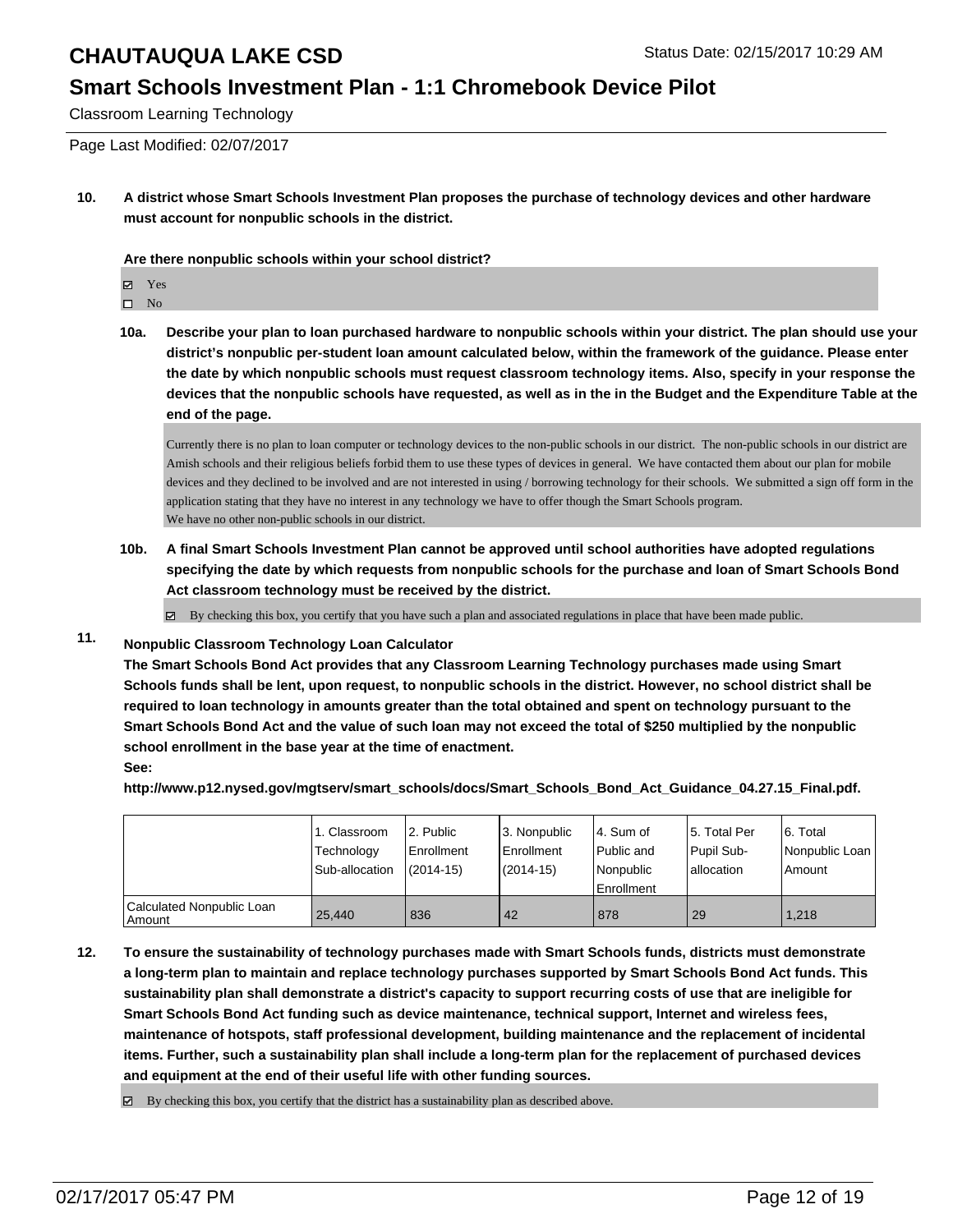### **Smart Schools Investment Plan - 1:1 Chromebook Device Pilot**

Classroom Learning Technology

Page Last Modified: 02/07/2017

**13. Districts must ensure that devices purchased with Smart Schools Bond funds will be distributed, prepared for use, maintained and supported appropriately. Districts must maintain detailed device inventories in accordance with generally accepted accounting principles.**

By checking this box, you certify that the district has a distribution and inventory management plan and system in place.

**14. If you are submitting an allocation for Classroom Learning Technology complete this table. Note that the calculated Total at the bottom of the table must equal the Total allocation for this category that you entered in the SSIP Overview overall budget.**

|                         | Sub-Allocation |
|-------------------------|----------------|
| Interactive Whiteboards | 0              |
| Computer Servers        | 0              |
| Desktop Computers       | 0              |
| Laptop Computers        | 19,440         |
| <b>Tablet Computers</b> | 0              |
| <b>Other Costs</b>      | 6,000          |
| Totals:                 | 25,440         |

**15. Please detail the type, quantity, per unit cost and total cost of the eligible items under each sub-category. This is especially important for any expenditures listed under the "Other" category. All expenditures must be capital-bond eligible to be reimbursed through the SSBA. If you have any questions, please contact us directly through smartschools@nysed.gov.**

**Please specify in the "Item to be Purchased" field which specific expenditures and items are planned to meet the district's nonpublic loan requirement, if applicable.**

**NOTE: Wireless Access Points that will be loaned/purchased for nonpublic schools should ONLY be included in this category, not under School Connectivity, where public school districts would list them. Add rows under each sub-category for additional items, as needed.**

| Select the allowable expenditure | Item to be Purchased              | Quantity | Cost per Item | <b>Total Cost</b> |
|----------------------------------|-----------------------------------|----------|---------------|-------------------|
| type.                            |                                   |          |               |                   |
| Repeat to add another item under |                                   |          |               |                   |
| each type.                       |                                   |          |               |                   |
| <b>Laptop Computers</b>          | Dell Chromebook 11                | 72       | 270           | 19.440            |
| <b>Other Costs</b>               | Google Management Console License | 172      | 25            | 1,800             |
| <b>Other Costs</b>               | Dell Mobile Charging Cart         | 3        | 1,400         | 4,200             |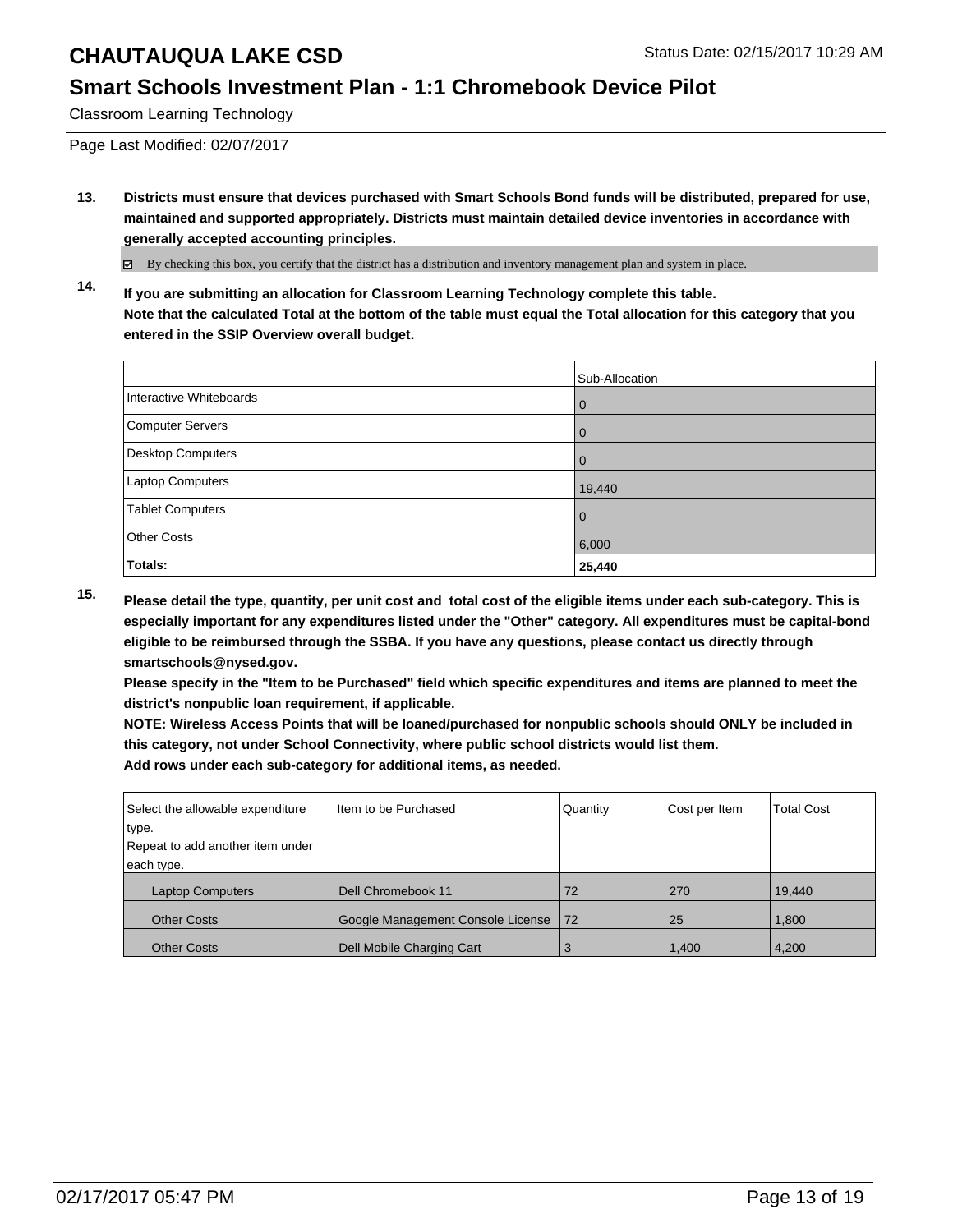#### **Smart Schools Investment Plan - 1:1 Chromebook Device Pilot**

Pre-Kindergarten Classrooms

Page Last Modified: 09/30/2016

**1. Provide information regarding how and where the district is currently serving pre-kindergarten students and justify the need for additional space with enrollment projections over 3 years.**

(No Response)

- **2. Describe the district's plan to construct, enhance or modernize education facilities to accommodate prekindergarten programs. Such plans must include:**
	- **Specific descriptions of what the district intends to do to each space;**
	- **An affirmation that pre-kindergarten classrooms will contain a minimum of 900 square feet per classroom;**
	- **The number of classrooms involved;**
	- **The approximate construction costs per classroom; and**
	- **Confirmation that the space is district-owned or has a long-term lease that exceeds the probable useful life of the improvements.**

(No Response)

**3. Smart Schools Bond Act funds may only be used for capital construction costs. Describe the type and amount of additional funds that will be required to support ineligible ongoing costs (e.g. instruction, supplies) associated with any additional pre-kindergarten classrooms that the district plans to add.**

(No Response)

**4. All plans and specifications for the erection, repair, enlargement or remodeling of school buildings in any public school district in the State must be reviewed and approved by the Commissioner. Districts that plan capital projects using their Smart Schools Bond Act funds will undergo a Preliminary Review Process by the Office of Facilities Planning.**

**Please indicate on a separate row each project number given to you by the Office of Facilities Planning.**

| Project Number |  |  |
|----------------|--|--|
| (No Response)  |  |  |

**5. If you have made an allocation for Pre-Kindergarten Classrooms, complete this table.**

**Note that the calculated Total at the bottom of the table must equal the Total allocation for this category that you entered in the SSIP Overview overall budget.**

|                                          | Sub-Allocation |
|------------------------------------------|----------------|
| Construct Pre-K Classrooms               | (No Response)  |
| Enhance/Modernize Educational Facilities | (No Response)  |
| Other Costs                              | (No Response)  |
| Totals:                                  |                |

**6. Please detail the type, quantity, per unit cost and total cost of the eligible items under each sub-category. This is especially important for any expenditures listed under the "Other" category. All expenditures must be capital-bond eligible to be reimbursed through the SSBA. If you have any questions, please contact us directly through smartschools@nysed.gov.**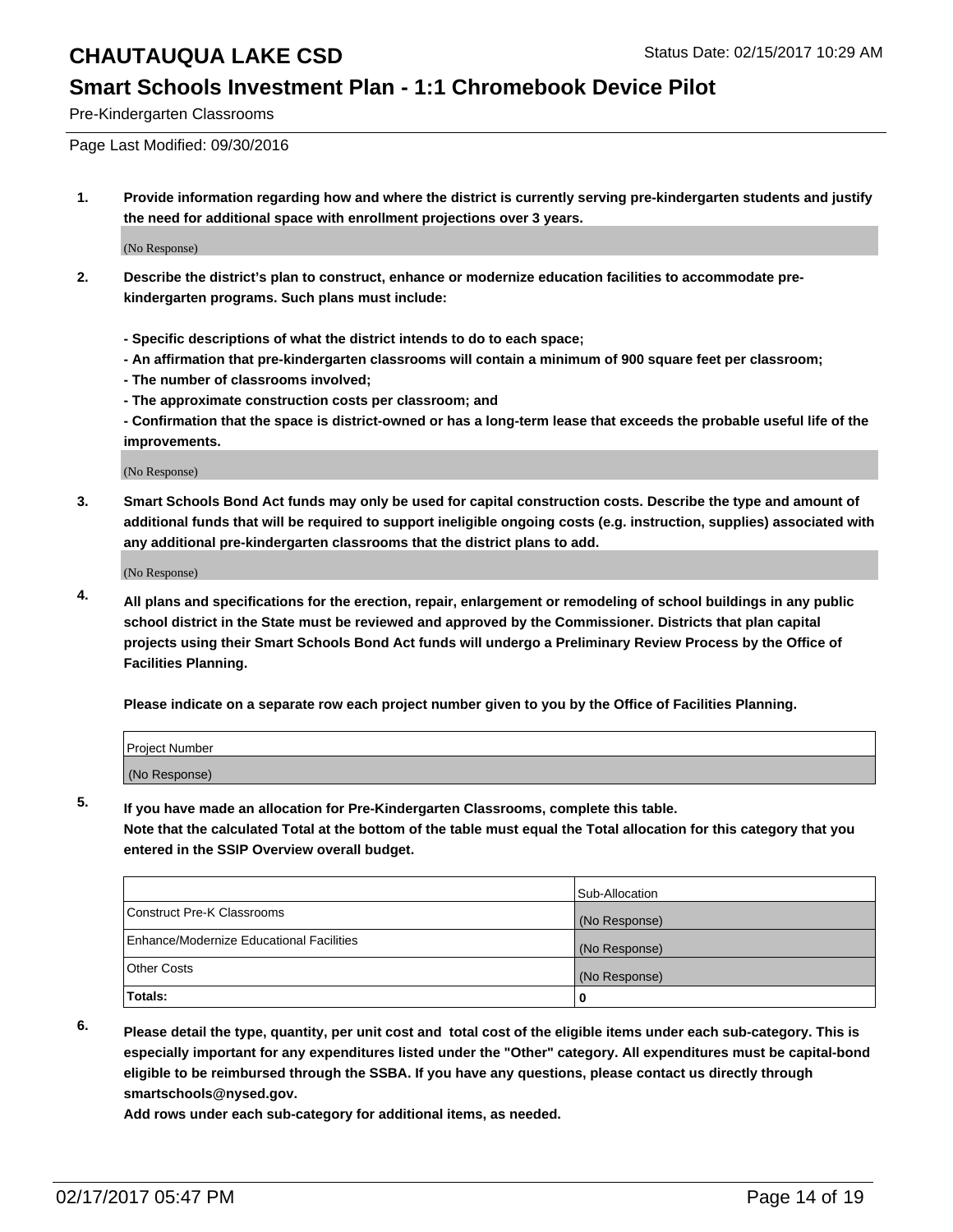## **Smart Schools Investment Plan - 1:1 Chromebook Device Pilot**

Pre-Kindergarten Classrooms

Page Last Modified: 09/30/2016

| Select the allowable expenditure | litem to be purchased | Quantity      | Cost per Item | <b>Total Cost</b> |
|----------------------------------|-----------------------|---------------|---------------|-------------------|
| type.                            |                       |               |               |                   |
| Repeat to add another item under |                       |               |               |                   |
| each type.                       |                       |               |               |                   |
| (No Response)                    | (No Response)         | (No Response) | (No Response) | (No Response)     |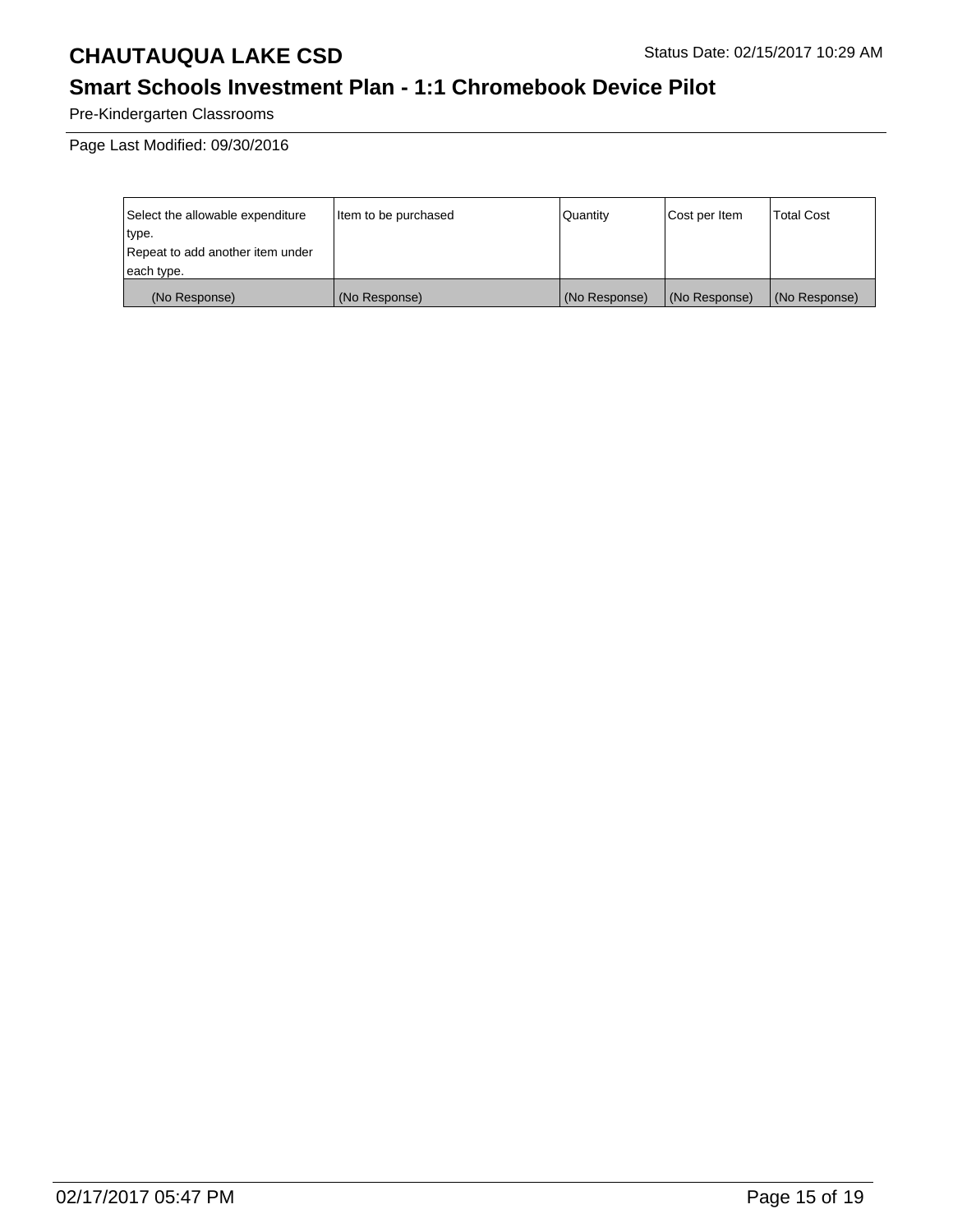#### **Smart Schools Investment Plan - 1:1 Chromebook Device Pilot**

Replace Transportable Classrooms

Page Last Modified: 10/07/2016

**1. Describe the district's plan to construct, enhance or modernize education facilities to provide high-quality instructional space by replacing transportable classrooms.**

(No Response)

**2. All plans and specifications for the erection, repair, enlargement or remodeling of school buildings in any public school district in the State must be reviewed and approved by the Commissioner. Districts that plan capital projects using their Smart Schools Bond Act funds will undergo a Preliminary Review Process by the Office of Facilities Planning.**

**Please indicate on a separate row each project number given to you by the Office of Facilities Planning.**

| <b>Project Number</b> |  |
|-----------------------|--|
| (No Response)         |  |

**3. For large projects that seek to blend Smart Schools Bond Act dollars with other funds, please note that Smart Schools Bond Act funds can be allocated on a pro rata basis depending on the number of new classrooms built that directly replace transportable classroom units.**

**If a district seeks to blend Smart Schools Bond Act dollars with other funds describe below what other funds are being used and what portion of the money will be Smart Schools Bond Act funds.**

(No Response)

**4. If you have made an allocation for Replace Transportable Classrooms, complete this table. Note that the calculated Total at the bottom of the table must equal the Total allocation for this category that you entered in the SSIP Overview overall budget.**

|                                                | Sub-Allocation |
|------------------------------------------------|----------------|
| Construct New Instructional Space              | (No Response)  |
| Enhance/Modernize Existing Instructional Space | (No Response)  |
| <b>Other Costs</b>                             | (No Response)  |
| Totals:                                        |                |

**5. Please detail the type, quantity, per unit cost and total cost of the eligible items under each sub-category. This is especially important for any expenditures listed under the "Other" category. All expenditures must be capital-bond eligible to be reimbursed through the SSBA. If you have any questions, please contact us directly through smartschools@nysed.gov.**

| Select the allowable expenditure | Item to be purchased | Quantity      | Cost per Item | <b>Total Cost</b> |
|----------------------------------|----------------------|---------------|---------------|-------------------|
| type.                            |                      |               |               |                   |
| Repeat to add another item under |                      |               |               |                   |
| each type.                       |                      |               |               |                   |
| (No Response)                    | (No Response)        | (No Response) | (No Response) | (No Response)     |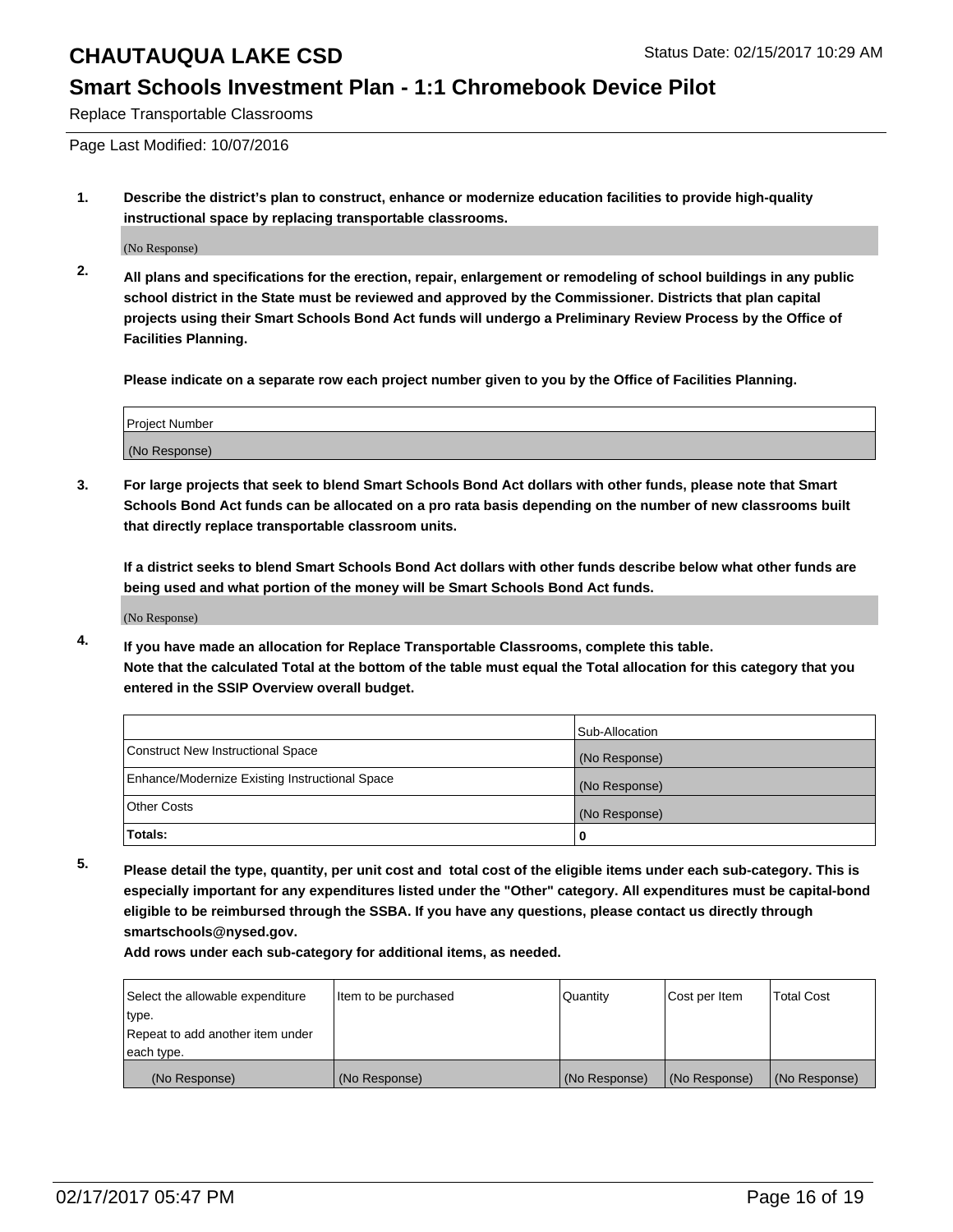#### **Smart Schools Investment Plan - 1:1 Chromebook Device Pilot**

High-Tech Security Features

Page Last Modified: 02/07/2017

**1. Describe how you intend to use Smart Schools Bond Act funds to install high-tech security features in school buildings and on school campuses.**

(No Response)

**2. All plans and specifications for the erection, repair, enlargement or remodeling of school buildings in any public school district in the State must be reviewed and approved by the Commissioner. Districts that plan capital projects using their Smart Schools Bond Act funds will undergo a Preliminary Review Process by the Office of Facilities Planning.** 

**Please indicate on a separate row each project number given to you by the Office of Facilities Planning.**

| Project Number |  |
|----------------|--|
| (No Response)  |  |

- **3. Was your project deemed eligible for streamlined Review?**
	- Yes
	- $\square$  No
- **4. Include the name and license number of the architect or engineer of record.**

| Name          | License Number |
|---------------|----------------|
| (No Response) | (No Response)  |

**5. If you have made an allocation for High-Tech Security Features, complete this table. Note that the calculated Total at the bottom of the table must equal the Total allocation for this category that you entered in the SSIP Overview overall budget.**

|                                                      | Sub-Allocation |
|------------------------------------------------------|----------------|
| Capital-Intensive Security Project (Standard Review) | (No Response)  |
| <b>Electronic Security System</b>                    | (No Response)  |
| <b>Entry Control System</b>                          | (No Response)  |
| Approved Door Hardening Project                      | (No Response)  |
| <b>Other Costs</b>                                   | (No Response)  |
| Totals:                                              | 0              |

**6. Please detail the type, quantity, per unit cost and total cost of the eligible items under each sub-category. This is especially important for any expenditures listed under the "Other" category. All expenditures must be capital-bond eligible to be reimbursed through the SSBA. If you have any questions, please contact us directly through smartschools@nysed.gov.**

| Select the allowable expenditure | Item to be purchased | Quantity      | Cost per Item | <b>Total Cost</b> |
|----------------------------------|----------------------|---------------|---------------|-------------------|
| type.                            |                      |               |               |                   |
| Repeat to add another item under |                      |               |               |                   |
| each type.                       |                      |               |               |                   |
| (No Response)                    | (No Response)        | (No Response) | (No Response) | (No Response)     |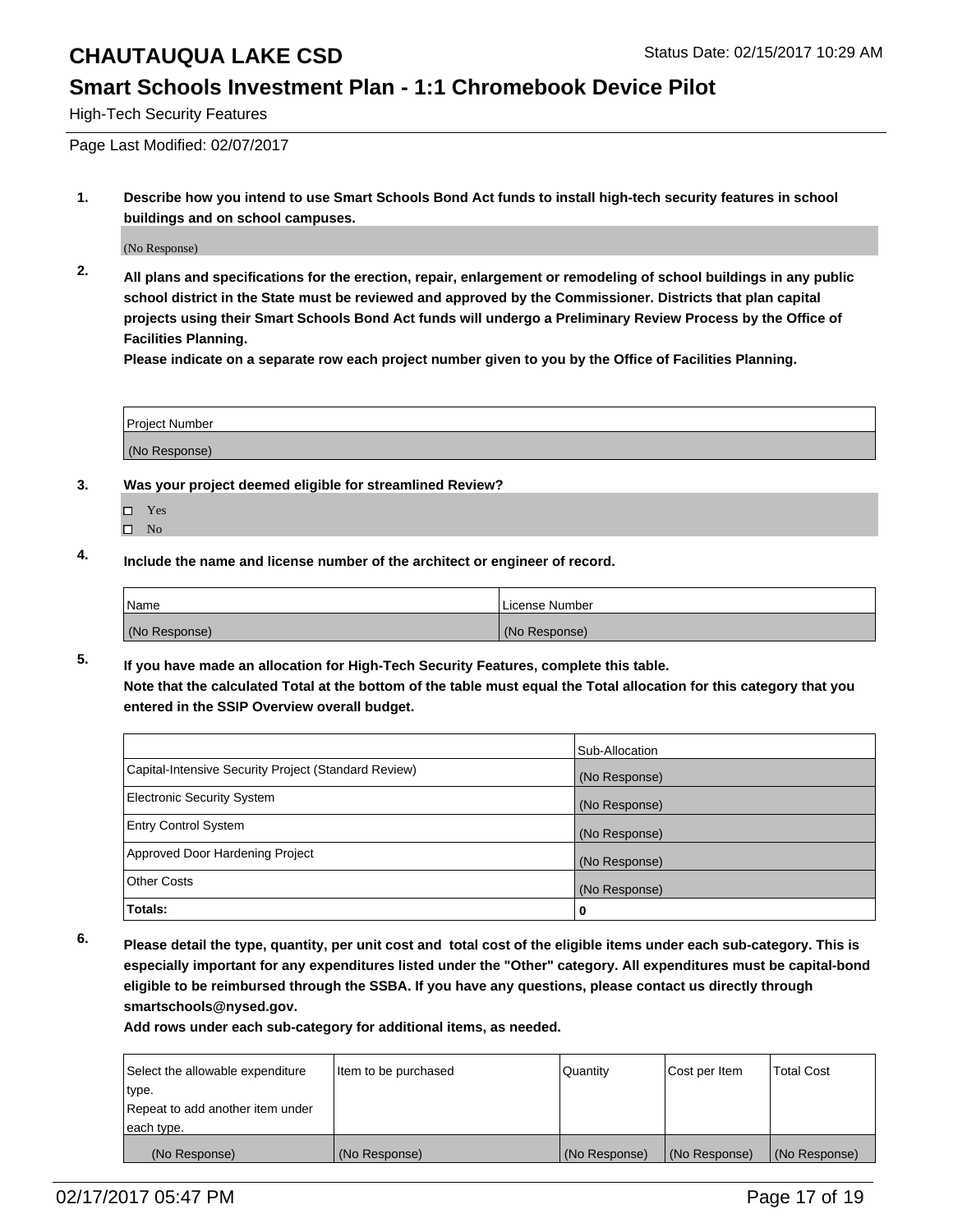## **Smart Schools Investment Plan - 1:1 Chromebook Device Pilot**

Report

Page Last Modified: 02/07/2017